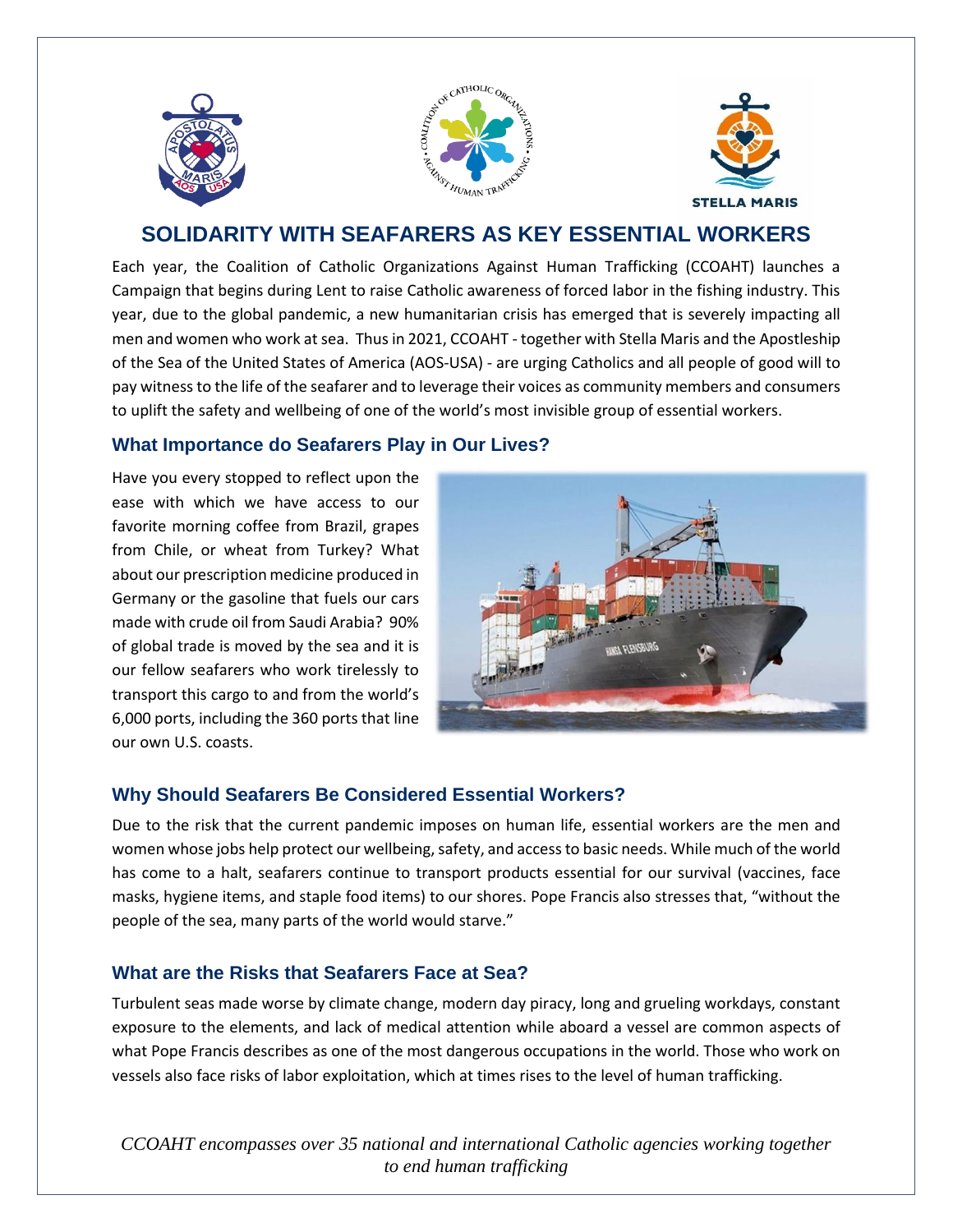#### **How has pandemic exacerbated these Risks? What is the Crew Change Crisis?**

A crew change consists of replacing one ship's crew members for another every 4-10 months to protect seafarers from exhaustion and allow them to return to their families until their next contract. In an effort to contain the virus, many governments are refusing travel into or through their countries, proving it next to impossible for seafarers to disembark their vessel to travel home. This has left more than 400,000 seafarers trapped on ships long after their original contract has expired. Many are experiencing severe mental and physical health issues, as well as trauma. The crew change crisis also brings with it risks of labor exploitation from being compelled to work at sea without a valid contract and in many cases past the 11-month limit mandated by international law. In addition, some shipowners and crew agencies are leveraging the virus to disregard worker's rights. At the same time, seafarers on land waiting to board a vessel with a new contract find themselves stranded in hotels and dormitories without a way to provide for themselves or their families. This situation is being called a humanitarian crisis at sea and should be of concern to everyone, including all of us.

## **What is our Church Doing to Support Seafarers?**

[Stella Maris](https://www.usccb.org/committees/cultural-diversity-church/stella-maris) - founded by the Catholic Church - is the largest global maritime ministry serving seafarers, fishers, and family members in the world! In the United States, Stella Maris is present in 53 maritime ports in 26 states and in 48 dioceses. Port chaplains and lay volunteers minister to seafarers by offering pastoral care, friendship, transportation to purchase basic needs, internet connection/phone cards to communicate with family members,



and more. In addition to offering welcome and hospitality on ship visits, Stella Maris staff assists seafarers in distress, whether due to unsafe/exploitative working conditions or long periods of isolation onboard the vessel.

[Apostleship of the Sea of the United States of America](http://www.aos-usa.org/) (AOS-USA) is the official professional association of the Catholic Port Chaplains, Mariners, and Cruse Ship Priests Program with 500 priests from around the world serving onboard over 650 cruises each year.

During the pandemic, AOS-USA and Stella Maris chaplains and volunteers have worked tirelessly to find ways to minister despite seafarers' inability to disembark their vessels at port. Many are offering "virtual chaplaincy" to lend a listening ear via email or Facebook. Others are running errands for seafarers in need of basic necessities such as cleaning wipes and fresh water. Still others are preparing care packages for crew delivered with the assistance of shipping agents. AOS-USA has also provided pastoral and support care for cruise personnel online and via phone, as well as access to the Holy Mass.

*CCOAHT encompasses over 35 national and international Catholic agencies working together to end human trafficking*